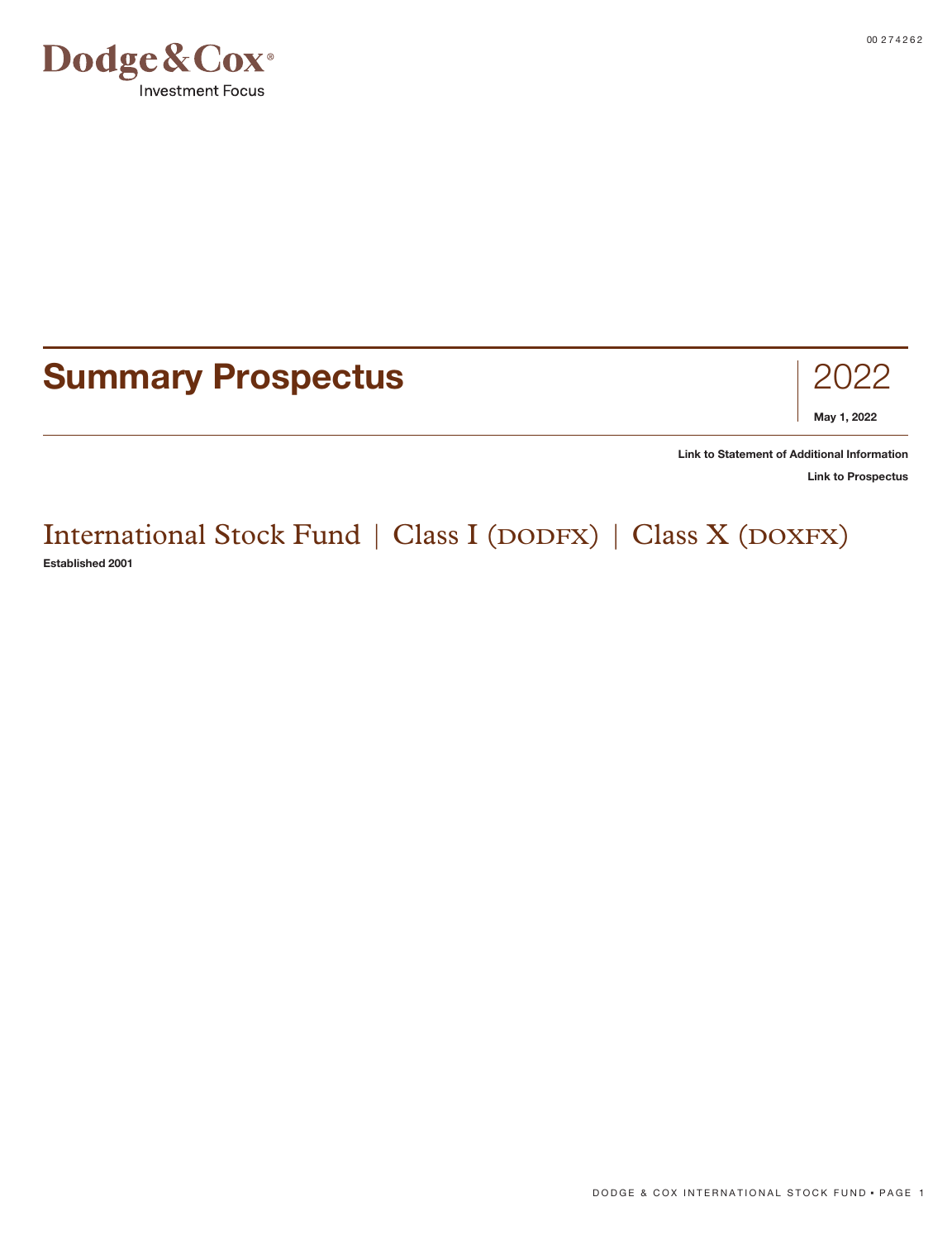# Dodge & Cox International Stock Fund

## Investment Objective

The Fund seeks long-term growth of principal and income.

### Fees and Expenses

This table describes the fees and expenses that you may pay if you buy, hold and sell shares of the Fund. You may pay other fees, such as brokerage commissions and other fees to financial intermediaries, which are not reflected in the tables and examples below.

| <b>Shareholder Fees</b><br>(fees paid directly from your investment)                                                          | Dodge & Cox<br>International<br>Stock - Class I | Dodge & Cox<br>International<br>Stock - Class X |
|-------------------------------------------------------------------------------------------------------------------------------|-------------------------------------------------|-------------------------------------------------|
| Sales charge (load) imposed on purchases                                                                                      | None                                            | None                                            |
| Deferred sales charge (load)                                                                                                  | None                                            | None                                            |
| Sales charge (load) imposed on                                                                                                |                                                 |                                                 |
| reinvested distributions                                                                                                      | None                                            | None                                            |
| Redemption fee                                                                                                                | None                                            | None                                            |
| Exchange fee                                                                                                                  | None                                            | None                                            |
| <b>Annual Fund Operating Expenses</b><br>(expenses that you pay each year as a<br>percentage of the value of your investment) | Dodge & Cox<br>International<br>Stock – Class I | Dodge & Cox<br>International<br>Stock – Class X |

| percentage of the value of your investment. | <b>SLUCK – GIASS I</b> | <b>SLUCK – GIASS A</b> |
|---------------------------------------------|------------------------|------------------------|
| Management fees*                            | 0.60%                  | 0.55%                  |
| Distribution and/or service (12b-1) fees    | None                   | None                   |
| Other expenses (custody, accounting,        |                        |                        |
| legal, etc.)                                | 0.02%                  | $0.02***$              |
| <b>Total Annual Fund Operating Expenses</b> | 0.62%                  | $0.57\%$ ***           |
| Expense reimbursement                       | None                   | $0.05\%***$            |
| Net Expenses                                | 0.62%                  | $0.52\%***$            |

Management fees include investment advisory fee expenses of 0.50% for each class; and administrative services fee expenses of 0.10% for Dodge & Cox International Stock—Class I shares and 0.05% for Dodge & Cox International—Class X shares.

- \*\* The "Other expenses" of Dodge & Cox International Stock Class X shares have been estimated to reflect expenses expected to be incurred during the current fiscal year.
- \*\*\* Dodge & Cox has contractually agreed to reimburse the Fund for all ordinary expenses to the extent necessary to maintain Total Annual Fund Operating Expenses of the Dodge & Cox International Stock — Class X shares at 0.52% until April 30, 2023. This agreement cannot be terminated prior to April 30, 2023 other than by resolution of the Fund's Board of Trustees. The term of the agreement renews annually unless terminated with 30 days' written notice by either party prior to the end of the term. The agreement does not permit Dodge & Cox to recoup any fees waived or payments made to the Fund for a prior year.

**Example:** This example is intended to help you compare the cost of investing in the Fund with the cost of investing in other mutual funds.

The example assumes that:

- You invest \$10,000 in Dodge & Cox International Stock Class I shares and/or Dodge & Cox International Stock — Class X shares of the Fund for the time periods indicated and then redeem all of your shares of Dodge & Cox International Stock — Class I shares and/or Dodge & Cox International Stock — Class X shares at the end of those time periods;
- Your investment has a 5% return each year; and
- The Fund's operating expenses remain the same.

▪ Dodge & Cox or the Fund terminates the Class X expense reimbursement agreement as of April 30, 2023.

Although your actual costs may be higher or lower, based on these assumptions your costs would be:

|                           | 1 Year | 3 Years | 5 Years | 10 Years |
|---------------------------|--------|---------|---------|----------|
| Dodge & Cox International |        |         |         |          |
| Stock – Class I           | \$63   | \$199   | \$346   | \$774    |
| Dodge & Cox International |        |         |         |          |
| Stock – Class X           | \$53   | \$178   | \$313   | \$709    |

# Portfolio Turnover

The Fund incurs transaction costs, such as commissions, when Dodge & Cox buys and sells securities (or "turns over" the portfolio). A higher portfolio turnover rate may indicate higher transaction costs and may result in higher taxes when Fund shares are held in a taxable account. These transaction costs, which are not reflected in annual Fund operating expenses or in the example, affect the Fund's performance. During the most recent fiscal year, the Fund's portfolio turnover rate was 18% of the average value of its portfolio.

#### Principal Investment Strategies

The Fund invests primarily in a diversified portfolio of equity securities issued by non-U.S. companies from at least three different countries, which may include emerging market countries. The Fund is not required to allocate its investments in set percentages in particular countries and may invest in emerging markets without limit. Under normal circumstances, the Fund will invest at least 80% of its total assets in equity securities of non-U.S. companies, including common stocks, depositary receipts evidencing ownership of common stocks, certain preferred stocks, securities convertible into common stocks, and securities that carry the right to buy common stocks (e.g., rights and warrants). The Fund may enter into currency forward contracts, currency swaps, or currency futures contracts to hedge direct and/or indirect foreign currency exposure. The Fund may use equity options or total return swaps referencing single stocks or stock indices to create or hedge equity exposure. The Fund may also use futures referencing stock indices to equitize, or create equity market exposure, approximately equal to some or all of its cash and cash equivalents, receivables, and similar non-equity assets, or to hedge against a general downturn in the equity markets.

The Fund typically invests in medium-to-large well-established companies based on standards of the applicable market. In selecting investments, the Fund typically invests in companies that, in Dodge & Cox's opinion, appear to be temporarily undervalued by the stock market but have a favorable outlook for long-term growth. The Fund also focuses on the underlying financial condition and prospects of individual companies, including future earnings, cash flow, and dividends. Various other factors, including financial strength, economic condition, competitive advantage, quality of the business franchise, financially material environmental, social, and governance (ESG) issues, and the reputation, experience, and competence of a company's management are weighed against valuation in selecting individual securities. The Fund also considers the economic and political stability of the country where the issuer is located and the protections provided to shareholders.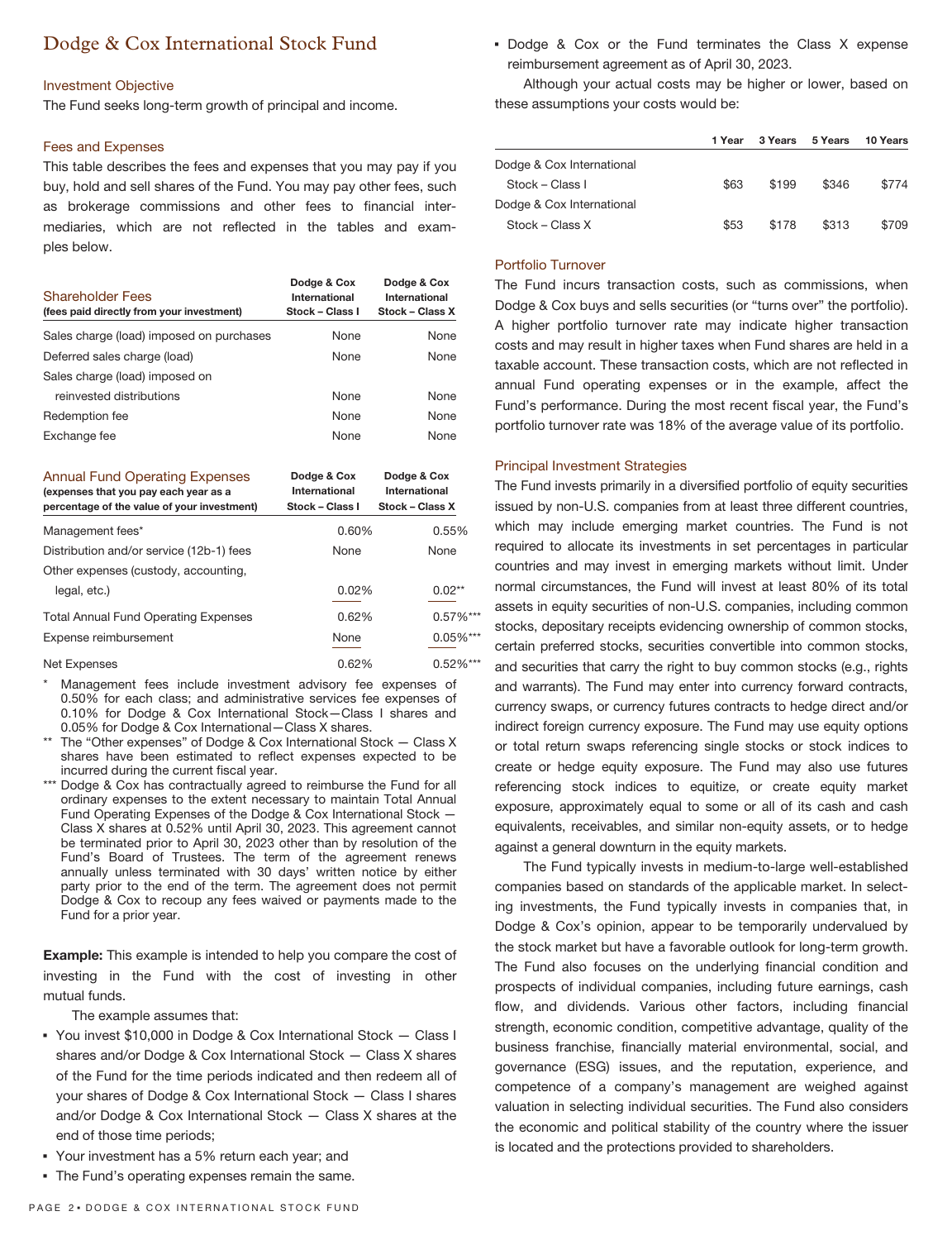### Principal Risks of Investing

**You could lose money by investing in the Fund, and the Fund could underperform other investments. You should expect the Fund's share price and total return to fluctuate within a wide range. The Fund's performance could be hurt by:**

- **Equity risk.** Equity securities can be volatile and may decline in value because of changes in the actual or perceived financial condition of their issuers or other events affecting their issuers.
- **· Market risk. Investment prices may increase or decrease, some**times suddenly and unpredictably, due to general market conditions. Local, regional or global events such as war, acts of terrorism, the spread of infectious illness or other public health issue, recessions, inflation, or other events could also have a significant impact on the Fund and its investments and potentially increase the risks described herein.
- Manager risk. Dodge & Cox's opinion about the intrinsic worth or creditworthiness of a company or security may be incorrect or the market may continue to undervalue the company or security. Depending on market conditions, Dodge & Cox's investing style may perform better or worse than portfolios with a different investment style. Dodge & Cox may not make timely purchases or sales of securities for the Fund. The Fund may underperform the broad market, relevant indices, or other funds with similar objectives and investment strategies.
- Non-U.S. investment risk. Securities of non-U.S. issuers (including ADRs, ADSs, GDRs and other securities that represent interests in a non-U.S. issuer's securities) may be more volatile, harder to value, and have lower overall liquidity than U.S. securities. Non-U.S. issuers may be subject to political, economic, or market instability, or unfavorable government action in their local jurisdictions or economic sanctions or other restrictions imposed by U.S. or foreign regulators. There may be less information publicly available about non-U.S. issuers and their securities, and those issuers may be subject to lower levels of government regulation and oversight. Non-U.S. stock markets may decline due to conditions specific to an individual country, including unfavorable economic conditions relative to the United States. The Fund generally holds non-U.S. securities and cash in foreign banks and securities depositories, which may be recently organized or new to the foreign custody business and may be subject to only limited or no regulatory oversight. There may be increased risk of delayed transaction settlement. These risks may be higher when investing in emerging and frontier markets. Certain of these elevated risks may also apply to securities of U.S. issuers with significant non-U.S. operations.
- Emerging markets risk. Emerging market securities may present issuer, market, currency, liquidity, volatility, valuation, legal, political, and other risks different from, and potentially greater than, the risks of investing in securities of issuers in more developed markets. Emerging markets may have less established legal, accounting, and financial reporting systems than those in more developed markets, which may reduce the scope or quality of financial information available to investors. In addition, companies in emerging markets may be subject to less stringent standards on disclosure, accounting and financial reporting, and recordkeeping, which may affect the Fund's ability to evaluate potential and current investments. Governments in emerging market countries may

be less stable and more likely to take extra-legal action with respect to companies, industries, assets, or foreign ownership than those in more developed markets. Moreover, investor protection regimes may be more limited in emerging markets. For example, it may be more difficult for shareholders to bring derivative litigation or for U.S. regulators to bring enforcement actions against issuers in emerging markets. Emerging market securities may also be more volatile, more difficult to value, and have lower overall liquidity than securities economically tied to U.S. or developed non-U.S. markets.

- **Non-U.S. currency risk. Non-U.S. currencies may decline relative** to the U.S. dollar, which reduces the unhedged value of securities denominated in or otherwise exposed to those currencies. Dodge & Cox may not hedge or may not be successful in hedging the Fund's currency exposure and may not be able to determine accurately the extent to which a security or its issuer is exposed to currency risk.
- **Example 1** Liquidity risk. The Fund may not be able to purchase or sell a security in a timely manner or at desired prices or achieve its desired weighting in a security.
- **Derivatives risk.** Investing with derivatives, such as currency forward contracts, currency swaps, and equity options, equity index futures and total return swaps, involves risks additional to and possibly greater than those associated with investing directly in securities. The value of a derivative may not correlate to the value of the underlying instrument to the extent expected. A derivative can create leverage because it can result in exposure to an amount of a security, index, or other underlying investment (a "notional amount") that is substantially larger than the derivative position's market value. Often, the upfront payment required to enter into a derivative is much smaller than the potential for loss, which for certain types of derivatives may be unlimited. The Fund may not be able to close a derivatives position at an advantageous time or price. For over-the-counter derivatives transactions, the counterparty may be unable or unwilling to make required payments and deliveries, especially during times of financial market distress. Changes in regulation relating to a mutual fund's use of derivatives and related instruments may make derivatives more costly, limit the availability of derivatives, or otherwise adversely affect the value or performance of derivatives and the Fund.
- Geographic risk. From time to time the Fund may invest a substantial amount of its assets in issuers located in a single country or a limited number of countries. If the Fund focuses its investments in this manner, risks relating to economic, political and social conditions in those countries will have a significant impact on its investment performance. The Fund's investment performance may be more volatile if it focuses its investments in certain countries, especially emerging market or frontier market countries.

**An investment in the Fund is not a deposit of a bank and is not insured or guaranteed by the Federal Deposit Insurance Corporation or any other government agency.**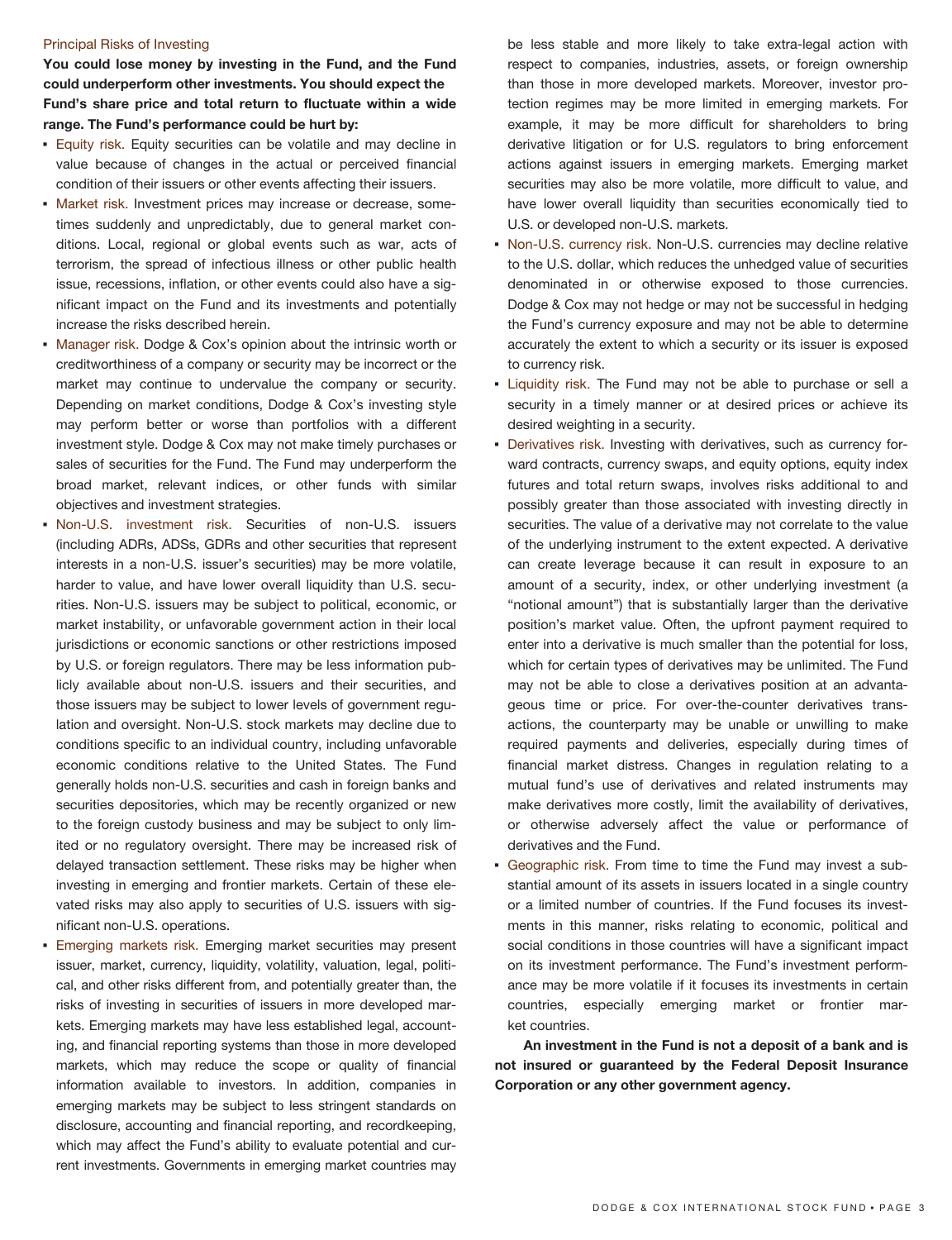#### Performance Information

The following bar chart and table are intended to help you understand the risks of investing in the Fund. The bar chart shows changes in the Dodge & Cox International Stock — Class I shares' returns from year to year. The table shows how the average annual total returns of the Funds' Dodge & Cox International Stock — Class I shares and Dodge & Cox International Stock — Class X shares compare to those of a broad measure of market performance.

The Fund's past performance (before and after taxes) does not necessarily indicate how the Fund will perform in the future. Visit the Fund's website at dodgeandcox.com or call 800-621-3979 for current performance figures.



**Highest/Lowest quarterly results for Dodge & Cox International Stock — Class I shares during the time period were: Highest: 24.69% (quarter ended December 31, 2020) Lowest: –30.50% (quarter ended March 31, 2020)**

# Average Annual Total Returns for the Periods Ended 12/31/2021

| Dodge & Cox                                     |        |         |          |
|-------------------------------------------------|--------|---------|----------|
| <b>International Stock - Class I</b>            | 1 Year | 5 Years | 10 Years |
| Return before taxes                             | 11.02% | 7.19%   | 7.58%    |
| Return after taxes on distributions             | 10.39  | 6.68    | 7.12     |
| Return after taxes on distributions and sale of |        |         |          |
| Fund shares<br>Dodge & Cox                      | 7.01   | 5.73    | 6.23     |
| International Stock - Class X*                  |        |         |          |
| Return before taxes                             | 11.02  | 7.19    | 7.58     |
| MSCI EAFE (Europe, Australasia, Far East) Index |        |         |          |
| (Net)* (reflects no deduction for expenses      |        |         |          |

or taxes) 11.26 9.55 8.03 Because Dodge & Cox International Stock — Class X shares have not had returns for a full calendar year as of the date of this prospectus, the figures shown in the table above for Dodge & Cox International Stock — Class X shares provide performance for Dodge & Cox International Stock — Class I shares. Dodge & Cox International Stock — Class X shares would have had higher returns because (i) both classes of the Dodge & Cox International Stock Fund represent interests in the same portfolio of securities and (ii) Dodge &

Cox International Stock — Class X shares have lower expenses. \*\* MSCI Index (Net) returns are calculated applying dividend withholding rates applicable to non-resident persons who do not benefit from double taxation treaties. Withholding rates applicable to the Fund may be lower.

The after-tax returns shown above are for Dodge & Cox International Stock — Class I shares. The after-tax returns for Dodge & Cox International Stock — Class X shares will vary. After-tax returns are calculated using the historical highest individual federal marginal income tax rates, but do not reflect the impact of state or local taxes. Actual after-tax returns may differ depending on your individual circumstances. After-tax return figures do not apply to you if you hold your Fund shares through a tax-deferred arrangement such as a 401(k) plan or an individual retirement account.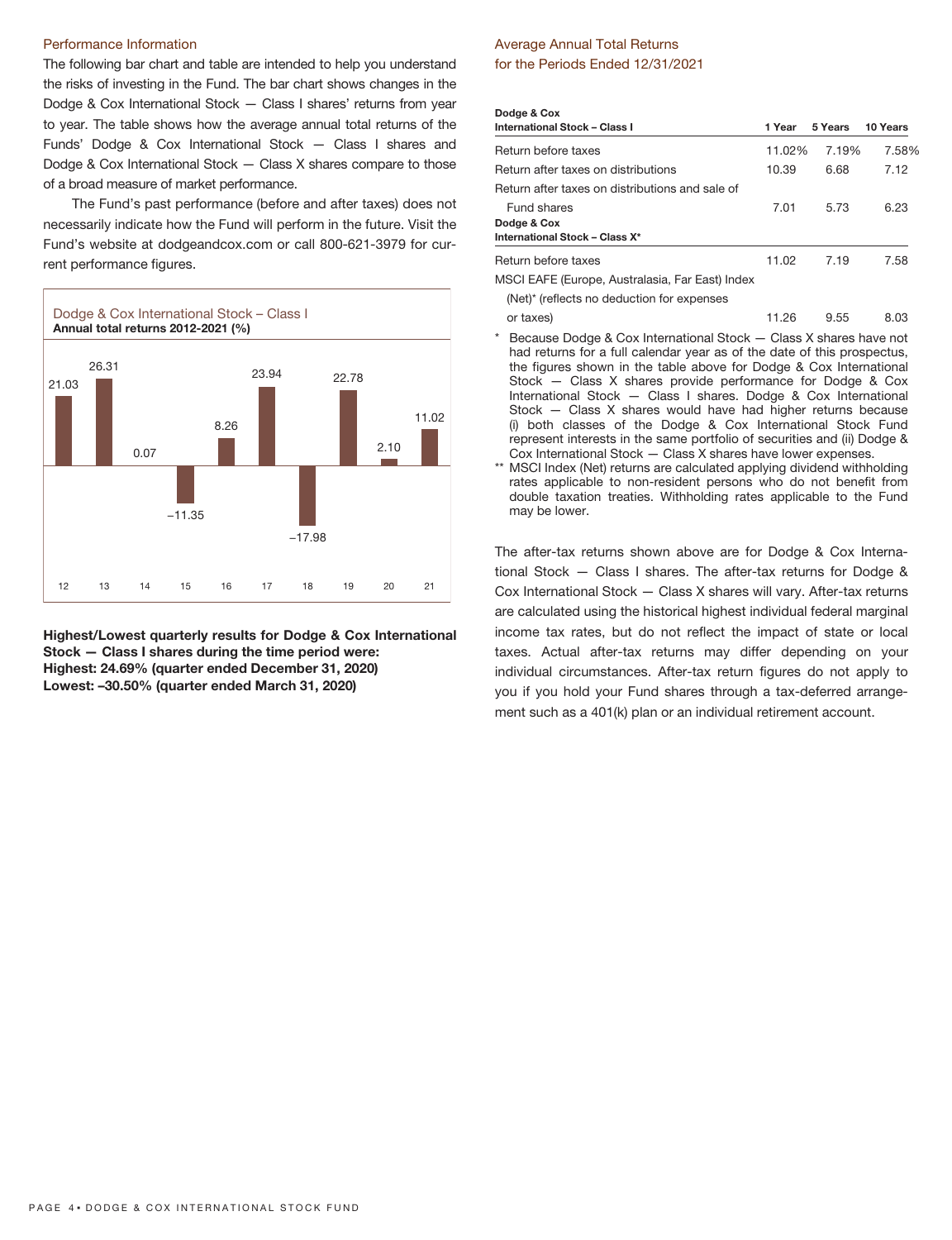# Fund Management

Dodge & Cox serves as investment manager to the International Stock Fund. The Fund is managed by Dodge & Cox's International Equity Investment Committee ("**IEIC**"), which consists of the following seven members:

| <b>Committee Member</b>   | <b>Primary Titles with Investment Manager</b>                                                                                              | <b>Years managing</b><br>the Fund/<br><b>Years with</b><br>Dodge & Cox |
|---------------------------|--------------------------------------------------------------------------------------------------------------------------------------------|------------------------------------------------------------------------|
| Diana S. Strandberg*      | Senior Vice President, Director, Director of International Equity, and member of Emerging Markets<br>Equity Investment Committee ("EMEIC") | 21/34                                                                  |
| Roger G. Kuo              | Senior Vice President, Director, Research Analyst, and member of Global Equity Investment<br>Committee ("GEIC")                            | 16/24                                                                  |
| Mario C. DiPrisco         | Vice President, Research Analyst, and member of EMEIC                                                                                      | 18/24                                                                  |
| Keiko Horkan              | Vice President and Research Analyst                                                                                                        | 15/22                                                                  |
| Englebert T. Bangayan     | Vice President and Research Analyst                                                                                                        | 7/20                                                                   |
| <b>Raymond J. Mertens</b> | Vice President, Research Analyst, and member of GEIC                                                                                       | 4/19                                                                   |
| <b>Paritosh Somani</b>    | Vice President and Research Analyst                                                                                                        | 1/15                                                                   |
|                           |                                                                                                                                            |                                                                        |

\* Ms. Strandberg will leave the committee effective December 31, 2022.

# Other Important Information About Fund Shares

For important information about purchase and sale of Fund shares, tax information, and payments to financial intermediaries please turn to the "Summary of Other Important Information About Fund Shares" section on page 26 of this prospectus.